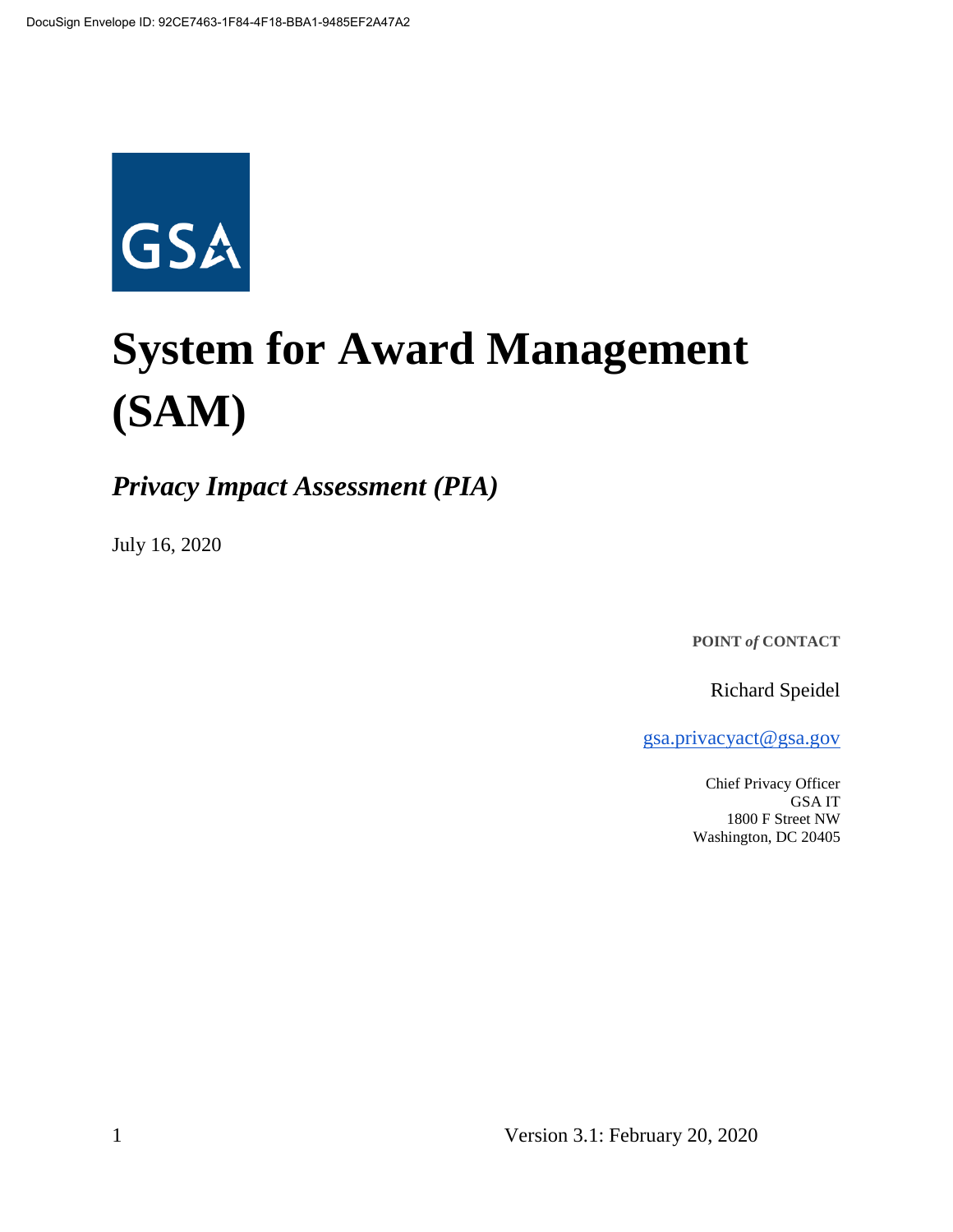# **Instructions for GSA employees and contractors:**

This t[e](https://www.justice.gov/opcl/e-government-act-2002)mplate is designed to help GSA employees and contractors comply with the  $E$ -[Government Act of 2002, Section 208.](https://www.justice.gov/opcl/e-government-act-2002) GSA conducts privacy impact assessments (PIAs) for electronic information systems and collections in accordance with [CIO 1878.3 Developing and](https://insite.gsa.gov/directives-library/developing-and-maintaining-privacy-threshold-assessments-privacy-impact-assessments-privacy-act-notices-and-system-of-records-notices-18783-cio)  [Maintaining Privacy Threshold Assessments, Privacy Impact Assessments, Privacy Act Notices,](https://insite.gsa.gov/directives-library/developing-and-maintaining-privacy-threshold-assessments-privacy-impact-assessments-privacy-act-notices-and-system-of-records-notices-18783-cio)  [and System of Records Notices.](https://insite.gsa.gov/directives-library/developing-and-maintaining-privacy-threshold-assessments-privacy-impact-assessments-privacy-act-notices-and-system-of-records-notices-18783-cio) The template is designed to align with GSA business processes and can cover all of the systems, applications, or projects logically necessary to conduct that business.

The document is designed to guide GSA Program Managers, System Owners, System Managers, and Developers as they assess potential privacy risks during th[e](https://insite.gsa.gov/cdnstatic/insite/Managing_Enterprise_Risk_%5BCIO_IT_Security_06-30_Rev_14%5D_02-01-2019.pdf) [early stages of development and](https://insite.gsa.gov/cdnstatic/insite/Managing_Enterprise_Risk_%5BCIO_IT_Security_06-30_Rev_14%5D_02-01-2019.pdf)  [throughout the system, application, or project's life cycle.](https://insite.gsa.gov/cdnstatic/insite/Managing_Enterprise_Risk_%5BCIO_IT_Security_06-30_Rev_14%5D_02-01-2019.pdf)

The completed PIA shows how GSA builds privacy protections into technology from the start. Completed PIAs are available to the public at [gsa.gov/pia.](https://www.gsa.gov/reference/gsa-privacy-program/privacy-impact-assessments-pia)

Each section of the template begins with a statement of GSA's commitment to the Fair Information Practice Principles (FIPPs), a set of eight precepts that are codified in the [Privacy](https://www.justice.gov/opcl/policy-objectives)  [Act of 1974.](https://www.justice.gov/opcl/policy-objectives)

**Please complete all sections in italicized brackets and then delete the bracketed guidance, leaving only your response.** Please note the instructions, signatory page, and document revision history table will be removed prior to posting the final PIA to GSA's website. **Please send any completed PIAs or questions to gsa.privacyact@gsa.gov.**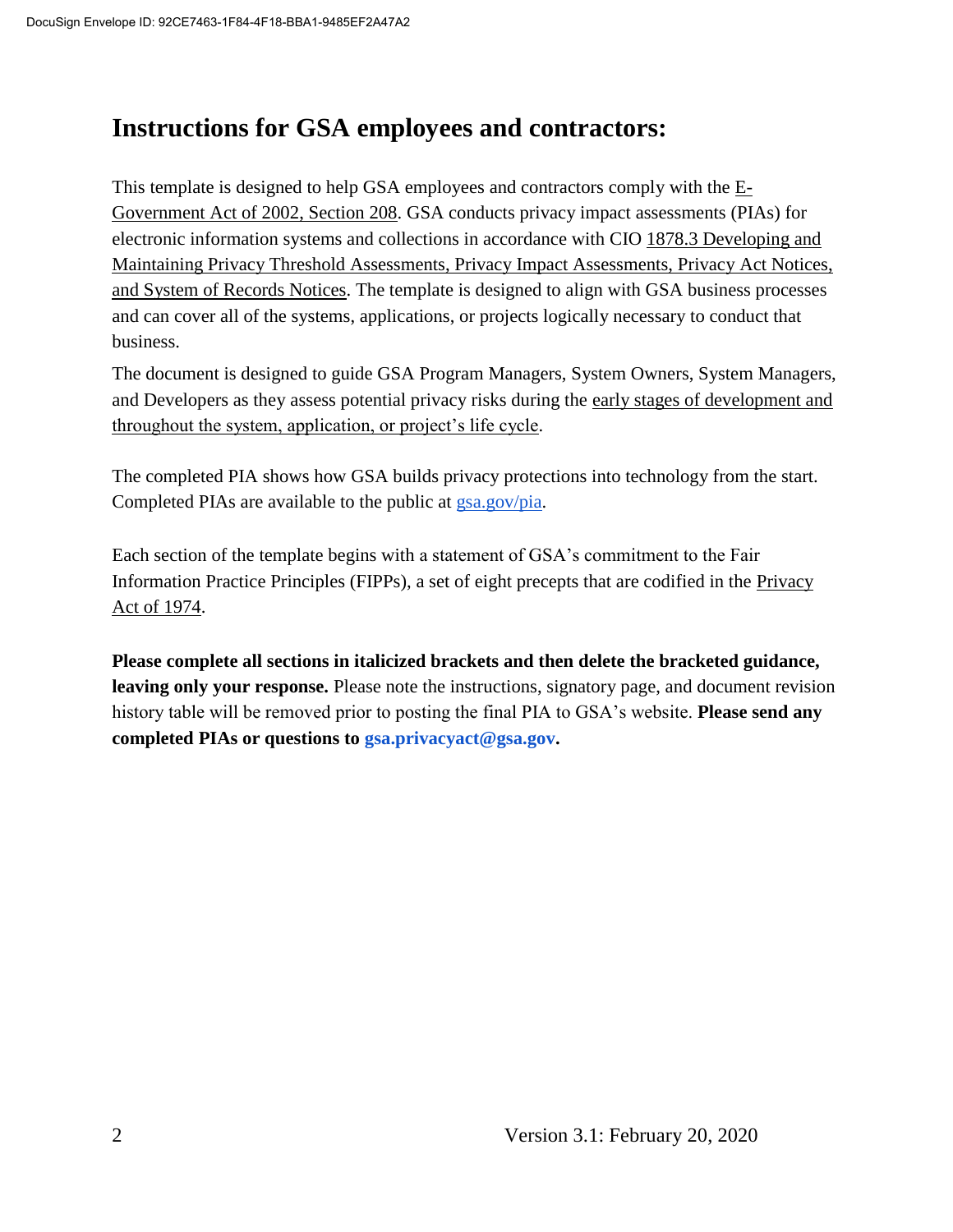# **Stakeholders**

Name of Information System Security Manager (ISSM):

● Joseph Hoyt

Name of Program Manager/System Owner:

• Calvin Densmore

# **Signature Page**

Signed:

DocuSigned by: **\_\_\_\_\_\_\_\_\_\_\_\_\_\_\_\_\_\_\_\_\_\_\_\_\_\_\_\_\_\_\_\_\_\_\_\_\_\_**

Information System Security Manager (ISSM)

DocuSigned by: **\_\_\_\_\_\_\_\_\_\_\_\_\_\_\_\_\_\_\_\_\_\_\_\_\_\_\_\_\_\_\_\_\_\_\_\_\_\_**

Program Manager/System Owner

DocuSigned by: **\_\_\_\_\_\_\_\_\_\_\_\_\_\_\_\_\_\_\_\_\_\_\_\_\_\_\_\_\_\_\_\_\_\_\_\_\_\_**

Chief Privacy Officer (CPO) - Under the direction of the Senior Agency Official for Privacy (SAOP), the CPO is responsible for evaluating the PIA and ensuring the program manager/system owner has provided complete privacy-related information.

# **Document Revision History**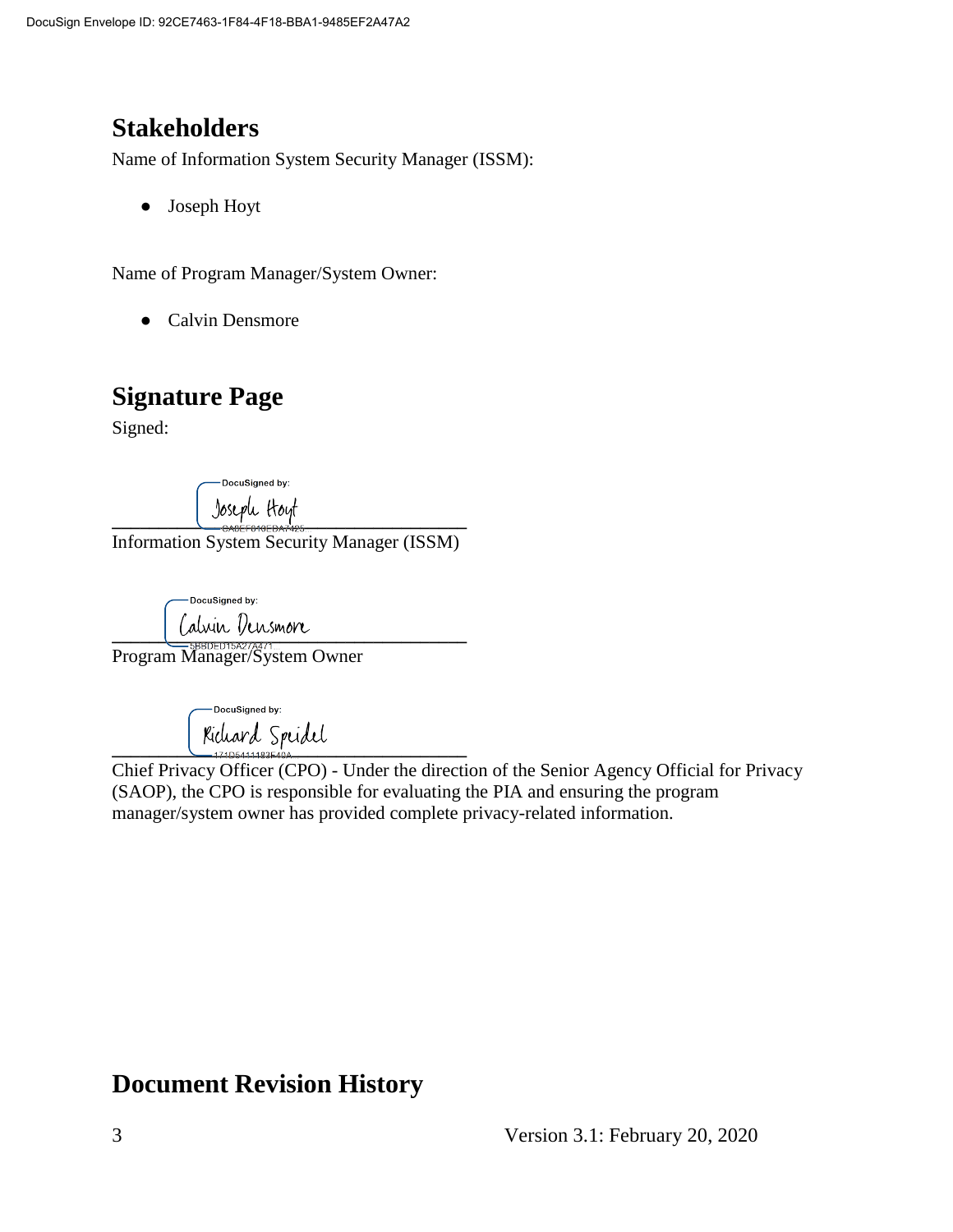| <b>Date</b> | <b>Description</b>                                                                                                                  | <b>Version of</b><br><b>Template</b> |
|-------------|-------------------------------------------------------------------------------------------------------------------------------------|--------------------------------------|
| 01/01/2018  | Initial Draft of PIA Update                                                                                                         | 1.0                                  |
| 04/23/2018  | Added questions about third-party services and<br>robotics process automation (RPA)                                                 | 2.0                                  |
| 6/26/2018   | New question added to Section 1 regarding<br><b>Information Collection Requests</b>                                                 | 2.1                                  |
| 8/29/2018   | Updated prompts for questions 1.3, 2.1 and 3.4.                                                                                     | 2.2                                  |
| 11/5/2018   | Removed Richard's email address                                                                                                     | 2.3                                  |
| 11/28/2018  | Added stakeholders to streamline signature process<br>and specified that completed PIAs should be sent to<br>gsa.privacyact@gsa.gov | 2.4                                  |
| 4/15/2019   | Updated text to include collection, maintenance or<br>dissemination of PII in accordance with e-Gov Act<br>$(44$ U.S.C. § 208)      | 2.5                                  |
| 9/18/2019   | Streamlined question set                                                                                                            | 3.0                                  |
| 2/20/2020   | Removed email field from signature page                                                                                             | 3.1                                  |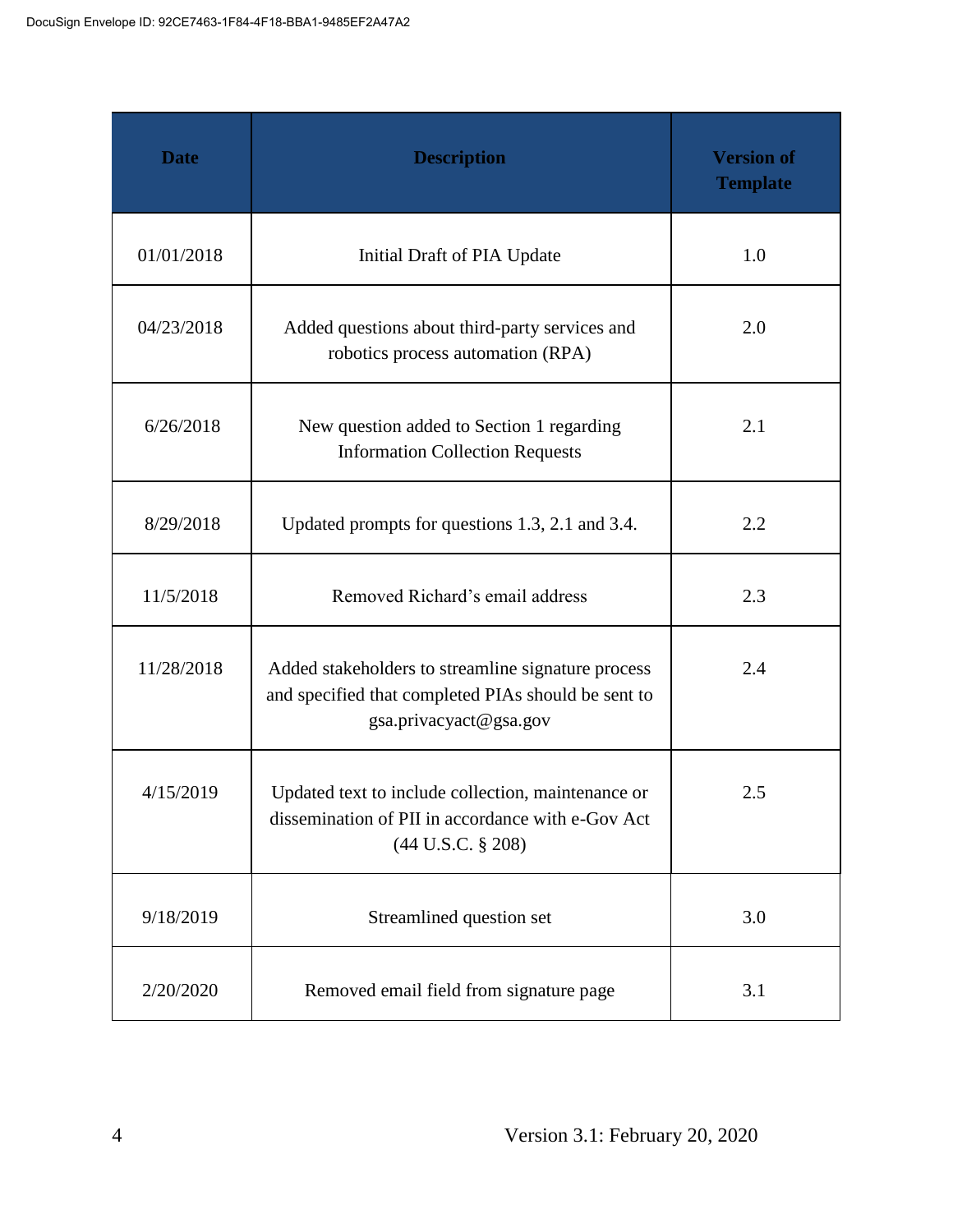# **Table of contents**

#### **SECTION 1.0 PURPOSE OF COLLECTION**

1.1 What legal authority and/or agreements allow GSA to collect, maintain, use, or disseminate the information?

1.2 Is the information searchable by a personal identifier, for example a name or Social Security number? If so, what Privacy Act System of Records Notice(s) applies to the information being collected?

1.3 Has an information collection request (ICR) been submitted to or approved by the Office of Management and Budget (OMB)? If yes, provide the relevant names, OMB control numbers and expiration dates.

1.4 What is the records retention schedule for the information system(s)? Explain how long and for what reason the information is kept.

#### **SECTION 2.0 OPENNESS AND TRANSPARENCY**

2.1 Will individuals be given notice before to the collection, maintenance, use or dissemination and/or sharing of personal information about them? If not, please explain.

#### **SECTION 3.0 DATA MINIMIZATION**

3.1 Why is the collection and use of the PII necessary to the project or system?

3.2 Will the system create or aggregate new data about the individual? If so, how will this data be maintained and used?

3.3 What controls exist to protect the consolidated data and prevent unauthorized access?

3.4 Will the system monitor members of the public, GSA employees, or contractors?

3.5 What kinds of report(s) can be produced on individuals?

3.6 Will the data included in any report(s) be de-identified? If so, how will GSA aggregate or de-identify the data?

#### **SECTION 4.0 LIMITS ON USES AND SHARING OF INFORMATION**

4.1 Is the information in the system, application, or project limited to only the information that is needed to carry out the purpose of the collection, maintenance, use, or dissemination?

4.2 Will GSA share any of the information with other individuals, Federal and/or state agencies, or private sector organizations? If so, how will GSA share the information?

4.3 Is the information collected directly from the individual or is it taken from another source? If so, what is the other source(s)?

4.4 Will the system, application, or project interact with other systems, either within GSA or outside of GSA? If so, what other system(s), application(s) or project(s)? If so, how? If so, is a formal agreement(s) in place?

#### **SECTION 5.0 DATA QUALITY AND INTEGRITY**

5.1 How will GSA verify the information collection, maintenance, use, or dissemination for accuracy and completeness?

#### **SECTION 6.0 SECURITY**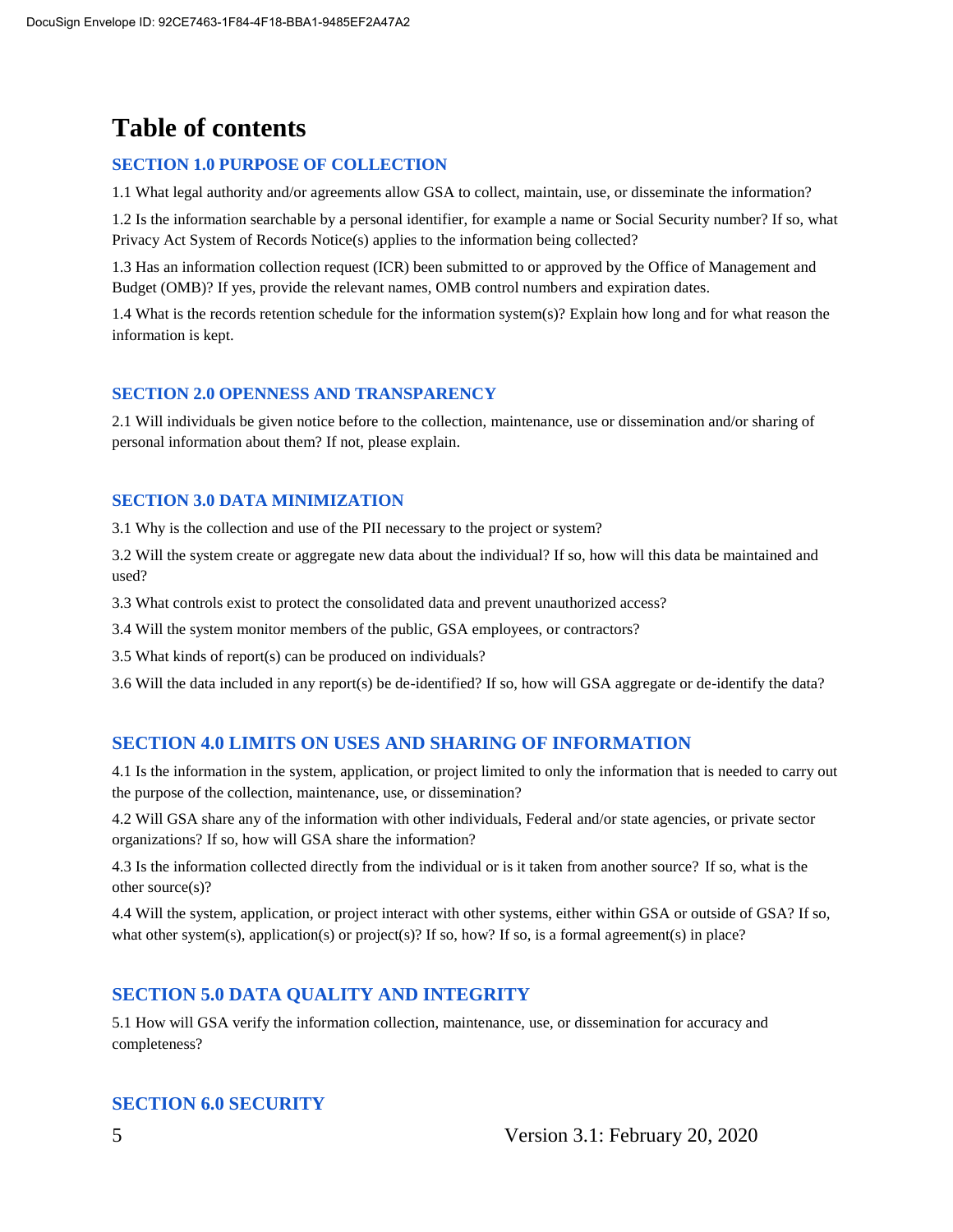6.1 Who or what will have access to the data in the project? What is the authorization process for access to the project?

6.2 Has GSA completed a system security plan (SSP) for the information system(s) supporting the project?

6.3 How will the system be secured from a physical, technical, and managerial perspective?

6.4 Are there mechanisms in place to identify and respond to suspected or confirmed security incidents and breaches of PII? If so, what are they?

#### **SECTION 7.0 INDIVIDUAL PARTICIPATION**

7.1 What opportunities do individuals have to consent or decline to provide information? Can they opt-in or opt-out? If there are no opportunities to consent, decline, opt in, or opt out, please explain.

7.2 What procedures allow individuals to access their information?

7.3 Can individuals amend information about themselves in the system? If so, how?

#### **SECTION 8.0 AWARENESS AND TRAINING**

8.1 Describe what privacy training is provided to users, either generally or specifically relevant to the project.

#### **SECTION 9.0 ACCOUNTABILITY AND AUDITING**

9.1 How does the system owner ensure that the information is being used only according to the stated practices in this PIA?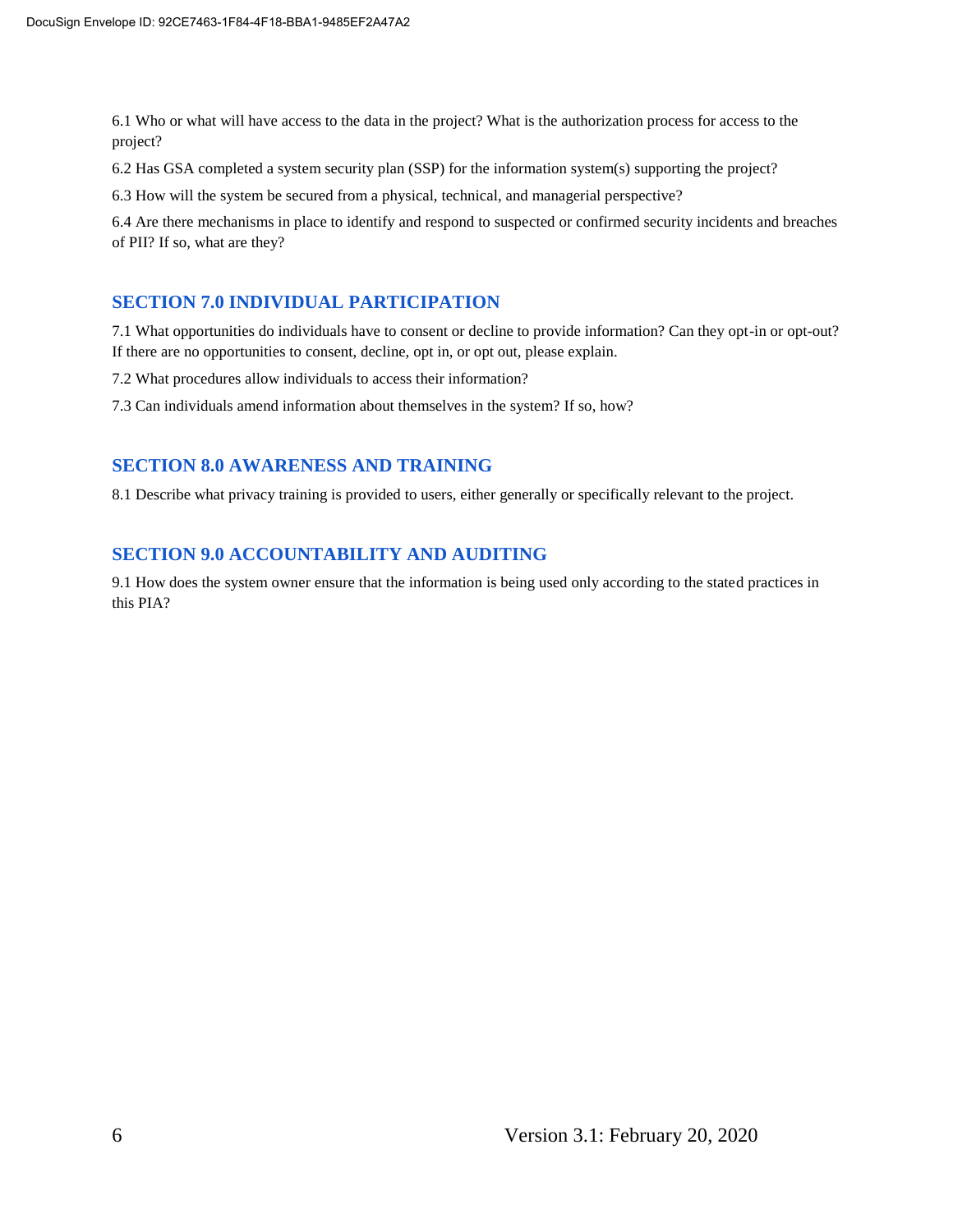#### **Document purpose**

This document contains important details about System for Award Management (SAM)*.* To accomplish its mission *GSA* Integrated Award Enterprise (IAE) must, in the course of SAM, collect personally identifiable information (PII) about the people who use such products and services. PII is any information<sup>[1]</sup> that can be used to distinguish or trace an individual's identity like a name, address, or place and date of birth.

GSA uses Privacy Impact Assessments (PIAs) to explain how it collects, maintains, disseminates uses, secures, and destroys information in ways that protect privacy. This PIA comprises sections that reflect GSA's [privacy policy](https://www.gsa.gov/website-information/privacy-and-security-notice) and [program goals.](https://www.gsa.gov/portal/category/21419) The sections also align to the Fair Information Practice Principles (FIPPs), a set of eight precepts codified in the Privacy Act of 1974.[2]

#### **A. System, Application, or Project Name:**

System for Award management (SAM)

#### **B. System, application, or project includes information about:**

The SAM collects information on entities registering to do business with the U.S. government in accordance with Federal Acquisition Regulation (FAR) Subpart 4.11 and Title 2 of the Code of Federal Regulations (2 CFR) Subtitle A, Chapter I, and Part 25.

Part of the registration data collected from entities which pay U.S. taxes is the Taxpayer Identification Number (TIN). The TIN is usually the entity's Employer Identification Number (EIN). However, sole proprietors and single-member limited liability companies can elect to use their Social Security Number (SSN) as their TIN.

#### **C. For the categories listed above, how many records are there for each?**

Currently, there are approximately 5.6 million of unique entities records in SAM.

- Entity Management Records (Registered Entities): 2331615
- Shell Records (Non-Registered Entities): 3063921
- Exclusions: Count : 203021

#### **D. System, application, or project includes these data elements:**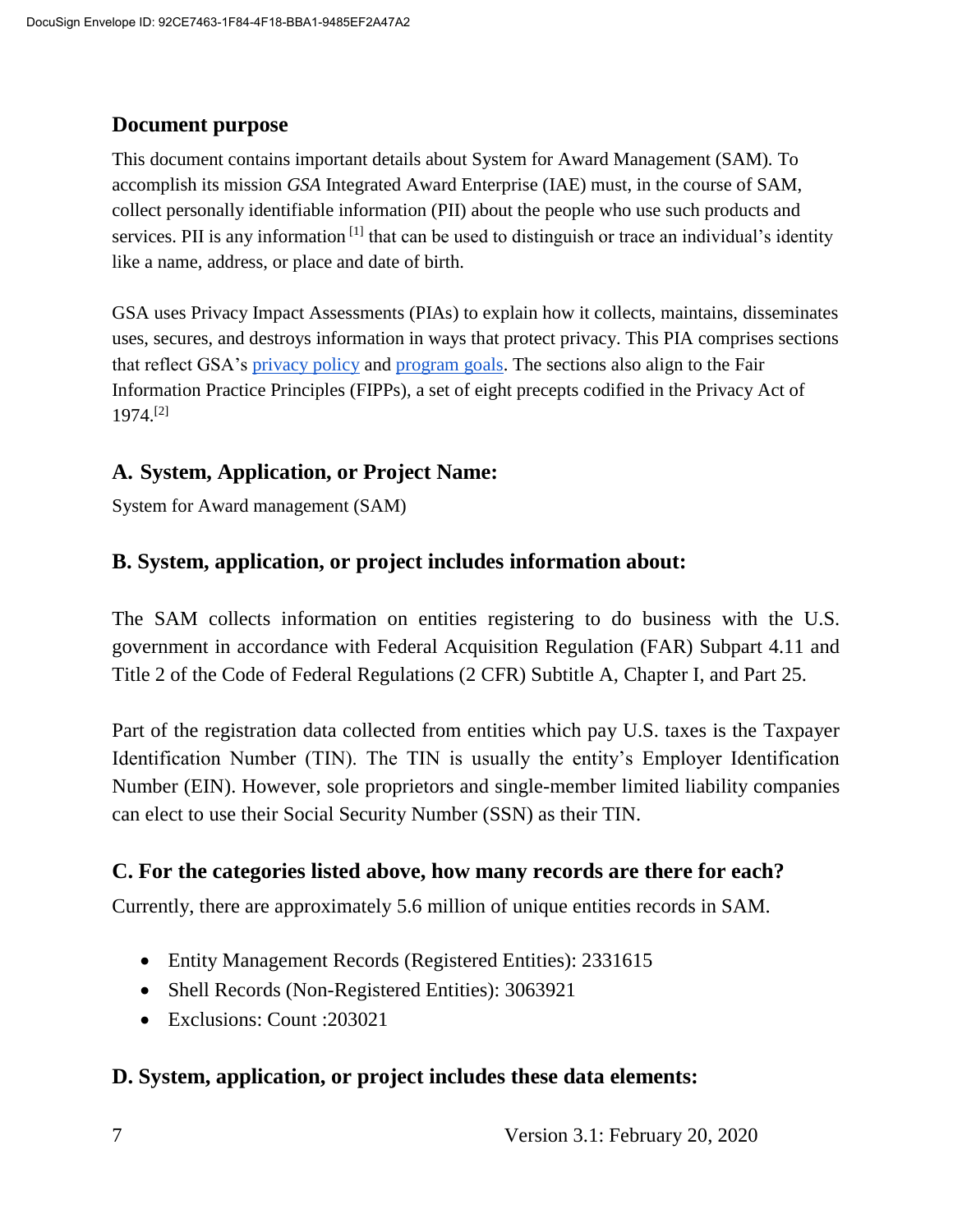SAM provides detailed, public descriptions of federal assistance listings available to State and local governments (including the District of Columbia); federally recognized Indian tribal governments, Territories (and possessions) of the United States; domestic public, quasi- public, and private profit and nonprofit organizations and institutions; specialized groups, and individuals. There are different types of award data, or "domains". A user will be able to search across all domains or choose a specific domain to search within a specific data set. The table below provides a view of detailed records for all domains:

| <b>Domain</b>                 | <b>Description</b>                                                                                                                                                                                                                                                                                                                                                                                                             |
|-------------------------------|--------------------------------------------------------------------------------------------------------------------------------------------------------------------------------------------------------------------------------------------------------------------------------------------------------------------------------------------------------------------------------------------------------------------------------|
| <b>Assistance Listings</b>    | Find assistance listings by entering a keyword,<br><b>Catalog of Federal Domestic Assistance</b><br>(CFDA) number, or agency name into the<br>search field.                                                                                                                                                                                                                                                                    |
| <b>Contract Opportunities</b> | Find contract opportunities by entering a<br>keyword, solicitation ID, or an agency name<br>into the search field.                                                                                                                                                                                                                                                                                                             |
| <b>Contract Awards</b>        | Find contract award data by entering a<br>keyword, award type, North American<br>Industry Classification System (NAICS) Code,<br>Product Service Code (PSC), or DUNS ("data<br>universal numbering system").                                                                                                                                                                                                                   |
| <b>Entity Registrations</b>   | Find entity registrations by entering an entity's<br>name into the search field. The search filter<br>will automatically display "active" entities,<br>but you can also switch to view only inactive<br>results.                                                                                                                                                                                                               |
| <b>Entity Exclusions</b>      | Find exclusions associated with a particular<br>entity by entering the entity's name, DUNS<br>number, or Commercial and Government<br>Entity (CAGE) code. To search for a person,<br>type in his or her name. Be sure to confirm<br>that you've found the correct person—it's<br>easy to misidentify someone if he or she has a<br>common name. If no exclusion record is found<br>for the entity, the entity does not have an |

## **Overview**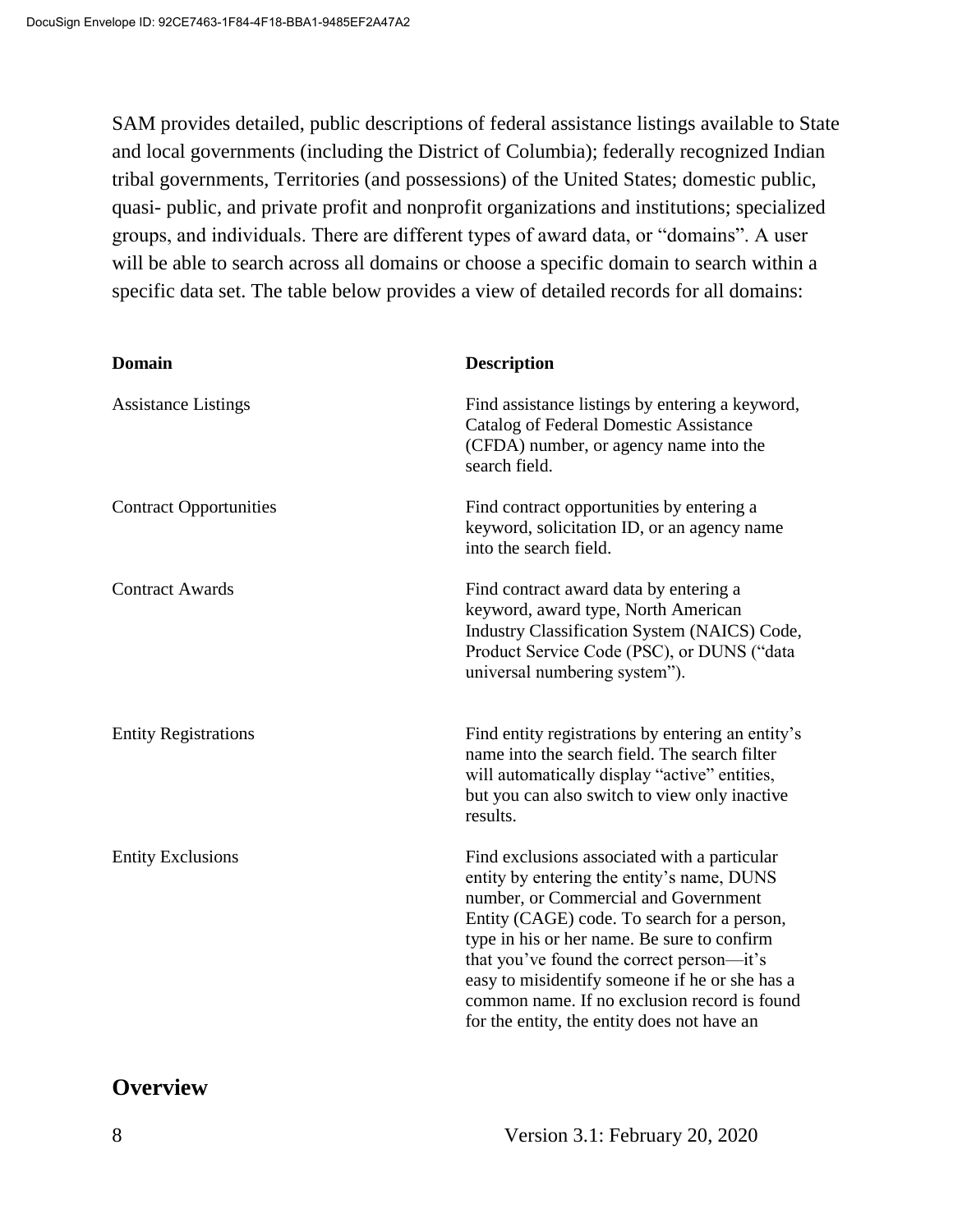The Integrated Award Environment (IAE) is a Presidential E-Gov initiative. Its purpose is to simplify, unify and streamline the complex federal award process for government buyers and sellers. There are acquisition functions common to all agencies that are now centrally managed as shared systems. This is accomplished through reuse, sharing data, linking systems and making data accessible to all.

SAM.gov stores entity information for those wishing to do business with the Federal Government. Entities are required to update their information anually as mandated by regulation. Entities have the responsibility to maintain their own information to assist contracting and grant-making officials in their pre-award determinations and management of the federal awards throughout the lifecycle.

The following PII are collected during registration:

- Taxpayer Identification Number (TIN). The TIN is usually the entity's Employer Identification Number (EIN). However, sole proprietors and single-member limited liability companies can elect to use their Social Security Number (SSN) as their TIN
- Legal Business Name and Physical Address.
- Bank's routing number, bank account number, and bank account type.

## **SECTION 1.0 PURPOSE OF COLLECTION**

#### **1.1 What legal authority and/or agreements allow GSA to collect, maintain, use, or disseminate the information?**

For the Entity Management functional area of SAM, the authorities for collecting the information and maintaining the system are the Federal Acquisition Regulation (FAR) Subparts 4.11 and 52.204 and 2 CFR, Subtitle A, Chapter I, and Part 25, as well as 40 U.S.C. 121(c). For the exclusions portion of the Performance Information functional area, the authorities for collecting the information and maintaining the system are FAR Subparts 9.4 and 28.2, Executive Order 12549 (February 18, 1986), Executive Order 12689 (August 16, 1989).

## **1.3 Has an Information Collection Request (ICR) been submitted to or approved by the Office of Management and Budget (OMB)? If yes, provide the relevant names, OMB control numbers, and expiration dates.**

System records are retained and disposed of according to GSA records maintenance and disposition schedules, the requirements of the Recovery Board, and the National Archives and Records Administration. For the Entity Management functional area, SAM allows users to update and delete their own entity registration records. For the exclusions portion of the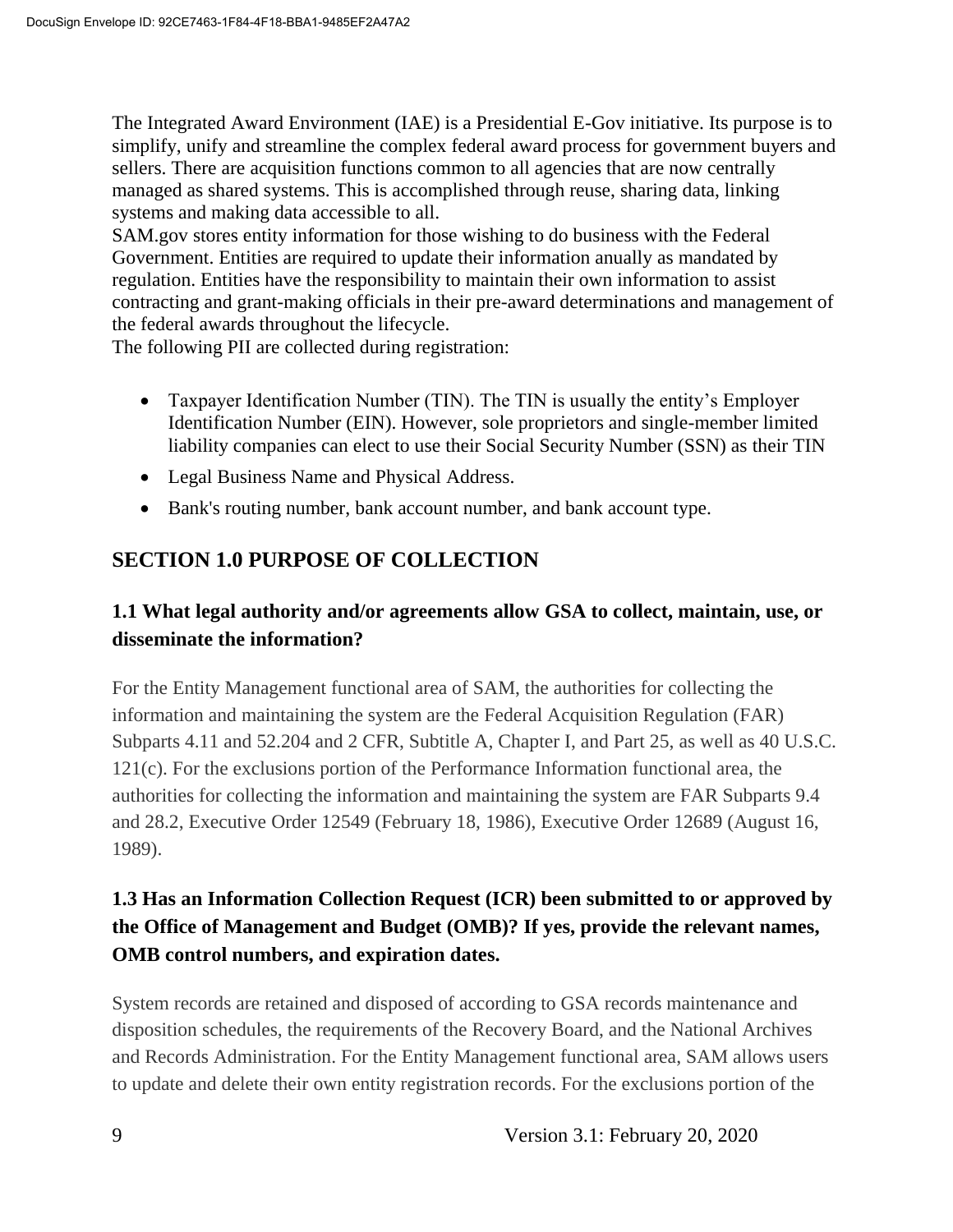Performance Information functional area, electronic records of past exclusions are maintained permanently in the archive list for historical reference. Federal agencies reporting exclusion information in SAM should follow their agency's guidance and policies for disposition of paper records.

## **1.4 Has a records retention schedule been approved by the National Archives and Records Administration (NARA)? Explain how long and for what reason the information is retained.**

System records are retained and disposed of according to GSA records maintenance and disposition schedules, the requirements of the Recovery Board, and the National Archives and Records Administration. For the Entity Management functional area, SAM allows users to update and delete their own entity registration records. For the exclusions portion of the Performance Information functional area, electronic records of past exclusions are maintained permanently in the archive list for historical reference. Federal agencies reporting exclusion information in SAM should follow their agency's guidance and policies for disposition of paper records**.** 

#### **SECTION 2.0 OPENNESS AND TRANSPARENCY**

#### **2.1 Will individuals be given notice before the collection, maintenance, use or dissemination of personal information about themselves? If not, please explain.**

Yes users are presented a Privacy Policy at the bottom of the login screen that explains what information is being collected and for what reason.

Link to the Policy:<https://sam.gov/SAM/pages/public/generalInfo/samPrivacyPolicy.jsf>

For the Entity Management functional area, individuals know that SAM contains a record on them because they created the record. For the exclusions portion of the Performance Management functional area, individuals receive prior notification that their names will be contained in SAM from the Federal agency that takes the action to exclude them from Federal procurement and non-procurement programs.

## **SECTION 3.0 DATA MINIMIZATION**

**3.1 Why is the collection and use of the PII necessary to the system, application, or project?**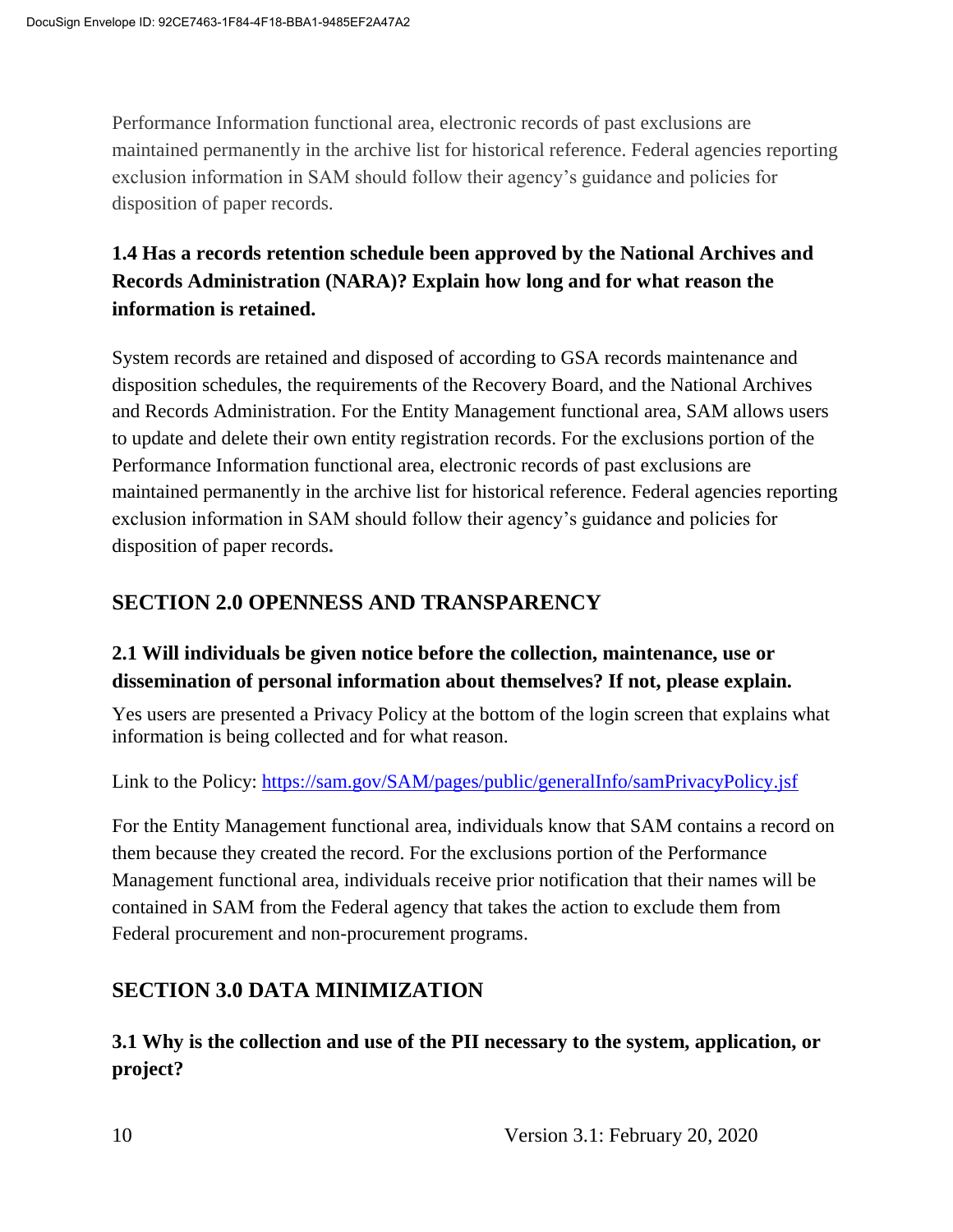Exclusion records on individuals contain certain information that will never be displayed publicly, e.g. street address information, as well as the SSN or TIN. Agencies disclose the SSN of an individual to verify the identity of an individual, only if permitted under the Privacy Act of 1974 and, if appropriate, the Computer Matching and Privacy Protection Act of 1988, as codified in 5 U.S.C. 552(a).

3.2 Will the system, application, or project create or aggregate new data about the individual? If so, how will this data be maintained and used?

No new data will be created or derived based on the information collected.

#### **3.3 What protections exist to protect the consolidated data and prevent unauthorized access?**

In accordance with the Federal Information Security Management Act of 2002 (FISMA), every FSA system must receive a signed Authority to Operate (ATO) from a designated FSA official. The ATO process includes a rigorous assessment of security controls, a plan of actions and milestones to remediate any identified deficiencies, and a continuous monitoring program. This PIA is included in the updated ATO package which replaced the package expiring on March 14, 2018.

FISMA controls implemented comprise a combination of management, operational, and technical controls, and include the following control families: access control, awareness and training, audit and accountability, security assessment and authorization, configuration management, contingency planning, identification and authentication, incident response, maintenance, media protection, physical and environmental protection, planning, personnel security, risk assessment, system and services acquisition, system and communications protection, system and information integrity, and program management.

#### **3.4 Will the system monitor the public, GSA employees, or contractors?**

No, there is no monitoring capability in SAM.

#### **3.5 What kinds of report(s) can be produced on individuals?**

SAM does not produce any reports on individuals. All reports are pertaining to contracts, grants, or FAR requirements. In the event of a sole proprietor, the report will be pertaining to contracts, grants, or FAR requirements but may contain PII, if PII is used in the sole proprietor's business operations.

## **3.6 Will the data included in any report(s) be de-identified? If so, what process(es) will be used to aggregate or de-identify the data?**

11 Version 3.1: February 20, 2020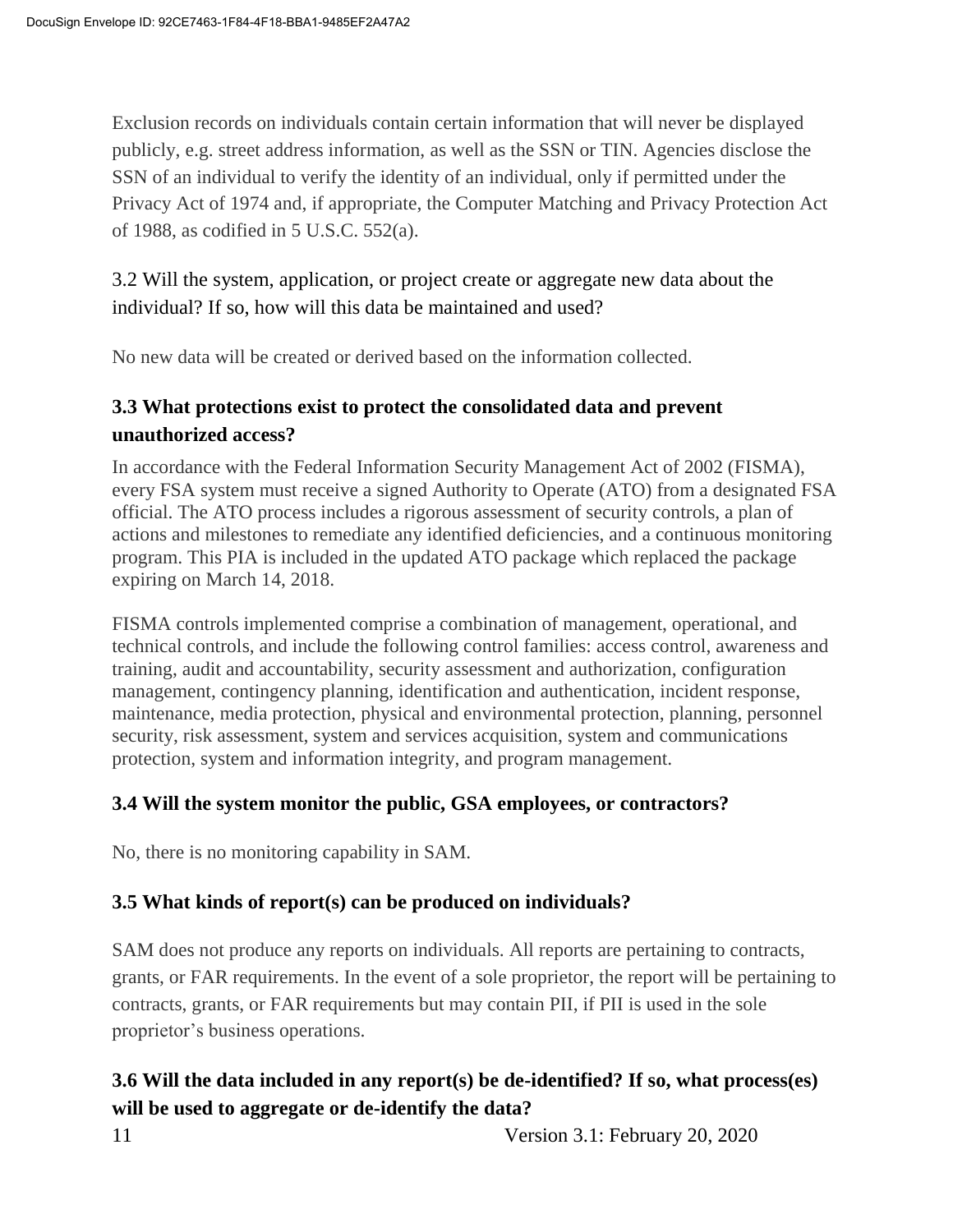No, it will not be used to aggregate or de-identify

#### **SECTION 4.0 LIMITS ON USING AND SHARING INFORMATION**

#### **4.1 Is the information in the system, application, or project limited to only the information that is needed to carry out the purpose of the collection?**

SAM maintains this Government wide system of records to enable Federal agencies to determine who is registered to do business with the Federal Government, and to identify individuals who have been excluded from participating in Federal procurement and nonprocurement (financial or non-financial assistance and benefits programs), throughout the Federal Government. In some instances a record may demonstrate an exclusion applies only to the agency taking the action, and therefore does not have Government wide effect. The purpose of the exclusions is to protect the Government from non-responsible contractors and individuals, ensure proper management throughout the Federal government, and protect the integrity of Federal activities.

## **4.2 Will GSA share any of the information with other individuals, federal and/or state agencies, or private-sector organizations? If so, how will GSA share the information?**

Yes. Federal agency Contract Writing Systems (CWS), grants management systems, and financial systems will all use data from SAM. They go through a data access request process to allow them certain levels of data. The data is provided over encrypted connections and are either FTP or web services (XML). Part of the access process includes a Non-Disclosure Agreement and System Authorization Access Request which is agreed to by the requestor during the data access request process and includes user responsibility regarding the data.

#### **4.3 Is the information collected directly from the individual or is it taken from another source? If so, what is the other source(s)?**

Entity records are created by the person or entity wishing to do business with the government. Exclusion records are created by Federal agency suspension and debarment personnel.

**4.4 Will the system, application, or project interact with other systems, applications, or projects, either within or outside of GSA? If so, who and how? Is a formal agreement(s) in place?**

12 Version 3.1: February 20, 2020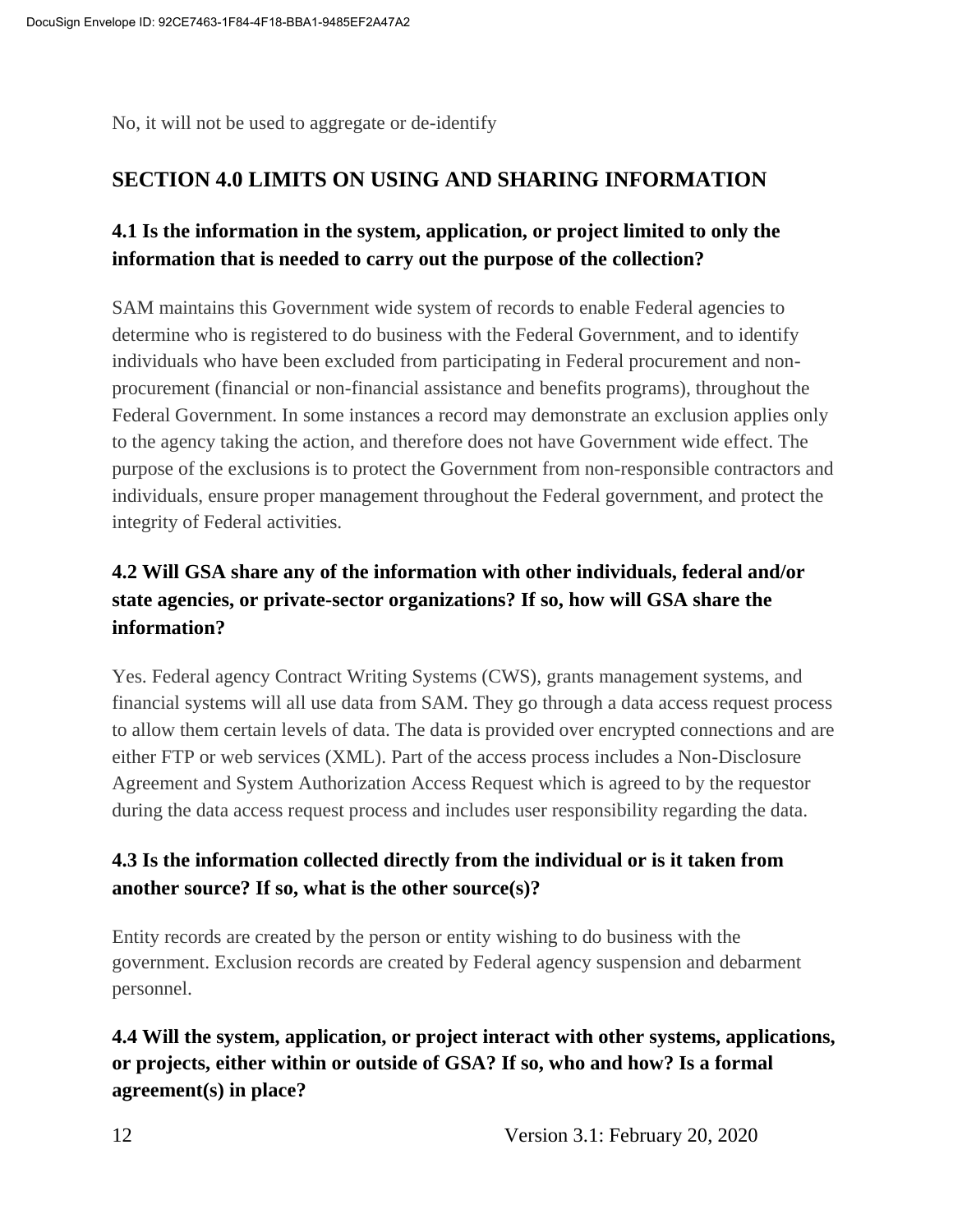For SAM to interact with other systems, either internally or externally to GSA, there first must be a MOU/ISA established. The MOU is reviewed and approved by both partnering agencies. On the GSA side the ISA/MOU is approved by the Information System Security Officer (ISSO) and the Authorizing Official (AO) for SAM. Data is transmitted either via a persistent pipe (TI, T3, VPN, SFTP, etc.) or a non-persistent pipe (internet, web portal, http, etc.)

## **SECTION 5.0 DATA QUALITY AND INTEGRITY**

#### **5.1 How will the information collected, maintained, used, or disseminated be verified for accuracy and completeness?**

To verify accuracy system validation rules exist. Entity-entered TINs are validated by the IRS to ensure the TIN and Taxpayer Name provided matches the TIN and name control on file with the IRS. Access to edit an entity record is controlled though roles and permissions.

For completeness system validation rules ensuring required fields are populated correctly are in place. A record cannot be completed without all mandatory fields being completed.

#### **SECTION 6.0 SECURITY**

#### **6.1 Who or what will have access to the data in the system, application, or project? What is the authorization process to gain access?**

SAM has a System Security Plan (SSP) as well as a user guide that thoroughly documents access control, roles and permissions. Roles are based on required function of the users, and include the entities, government procurement personnel, government debarment personnel etc.

#### **6.2 Has GSA completed a System Security Plan (SSP) for the information system(s) or application?**

Yes, in December 17, 2019. GSA categorizes all of its systems using Federal Information Processing Standard Publication 199, Standards for Security Categorization of Federal Information and Information Systems (FIPS 199). Sam is conducted on systems rated "moderate impact." Based on this categorization, GSA implements security controls from 15 Version 1.0: March 27, 2019

NIST Special Publication 800-53, "Recommended Security Controls for Federal Information Systems and Organizations" to secure its systems and data.

13 Version 3.1: February 20, 2020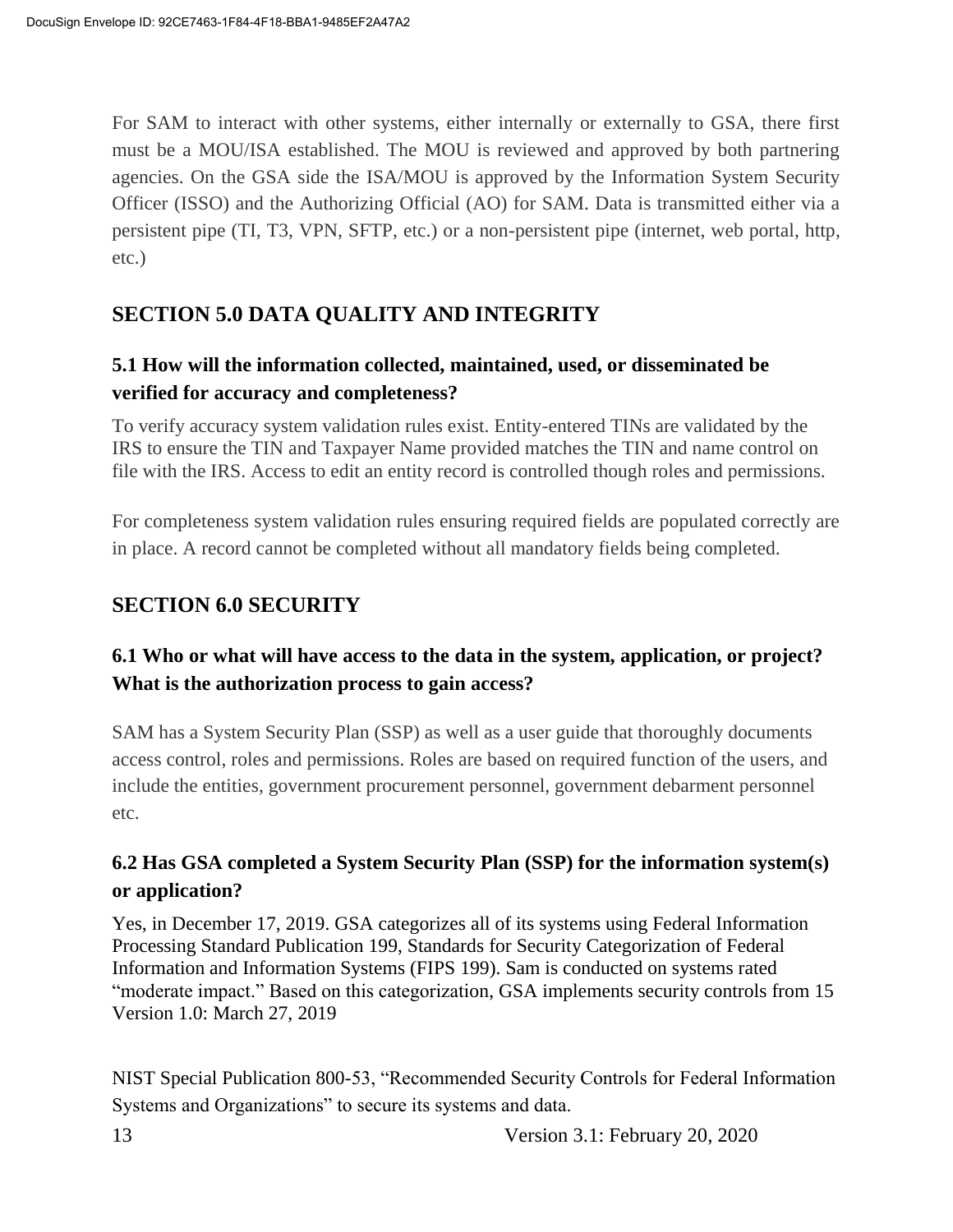#### **6.3 How will the system or application be secured from a physical, technical, and managerial perspective?**

SAM resides in the AWS within the GSA Business Service Platform (BSP) Platform as a Service (PaaS), ultimately leveraging the Amazon Web services US East (N.Virginia) Region.

#### **6.4 Are there mechanisms in place to identify and respond to suspected or confirmed security incidents and breaches of PII? If so, what are they?**

SAM.gov utilizes GSA's enterprise Incident Response Plan [\(Incident Response \(IR\) CIO-IT](https://insite.gsa.gov/cdnstatic/insite/Incident_Response_%28IR%29_%5BCIO_IT_Security_01-02_Rev_17%5D_03-20-2019_Signed_BB.pdf)  [Security-01-02\)](https://insite.gsa.gov/cdnstatic/insite/Incident_Response_%28IR%29_%5BCIO_IT_Security_01-02_Rev_17%5D_03-20-2019_Signed_BB.pdf) and has procedures in place for handling security incidents. GSA monitors use of its systems and is responsible for reporting any potential incidents directly to the Information Systems Security Officer. This Officer coordinates the escalation, reporting and response procedures on behalf of GSA.

## **SECTION 7.0 INDIVIDUAL PARTICIPATION**

## **7.1 What opportunities do individuals have to consent or decline to provide information? Can they opt-in or opt-out? If there are no opportunities to consent, decline, opt in, or opt out, please explain.**

Individuals do not have opportunities to opt out or decline to provide information to SAM. Most of the data collected by the system is related to entities which are provided by a company pursuant to applicable laws and regulations rather than directly from users. Additionally, data collected by SAM entities is related to their access and use of the system and is collected through use of the system

#### **7.2 What procedures allow individuals to access their information?**

Since individuals create the entity registration record in SAM and can delete or amend the record, there should not be any questions about that entry. However, individuals can contact the system manager with questions about the operation of the Entity Management functional area. Requests from individuals to determine the specifics of an exclusion record included in SAM should be addressed to the Federal agency POC identified in the exclusion record.

#### **7.3 Can individuals amend information about themselves? If so, how?**